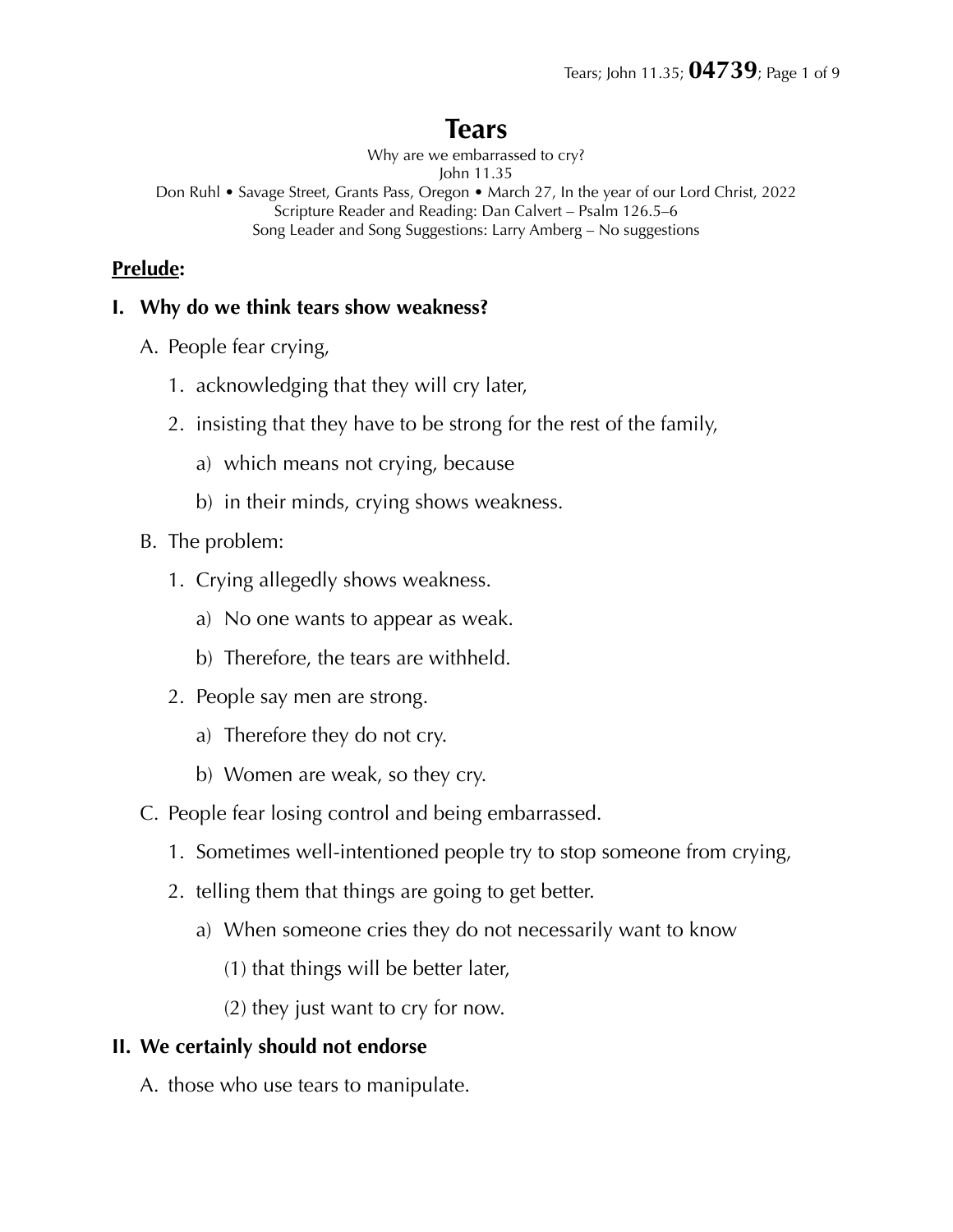#### B. Malachi 2 reveals

- 1. that the Jews used tears in the worship service
- 2. to manipulate God,
	- **13 And this is the second thing you do: You cover the altar of the Lord with tears, With weeping and crying; So He does not regard the offering anymore, Nor receive it with goodwill from your hands.**

 **– Malachi 2.13** 

## **Persuasion:**

#### **I. John 11.35 – "Jesus Wept"**

- A. Was something wrong with Jesus?
	- 1. Was He weak?
	- 2. Was He not a man for weeping?
		- a) I dare anyone to tell the Lord
		- b) that you think he was not a very manly by weeping.
	- 3. In John 11 Jesus wept because a good friend had died; and because
		- a) he saw people hurting over the death of Lazarus:

**33 Therefore, when Jesus saw her weeping, and the Jews who came with her weeping, He groaned in the spirit and was troubled. 34 And He said, "Where have you laid him?" They said to Him, "Lord, come and see." 35 Jesus wept.** 

**– John 11.33–35** 

4. Jesus, the truest man who ever lived, wept at other times:

#### **41 Now as He drew near, He saw the city and wept over it.**

**– Luke 19.41**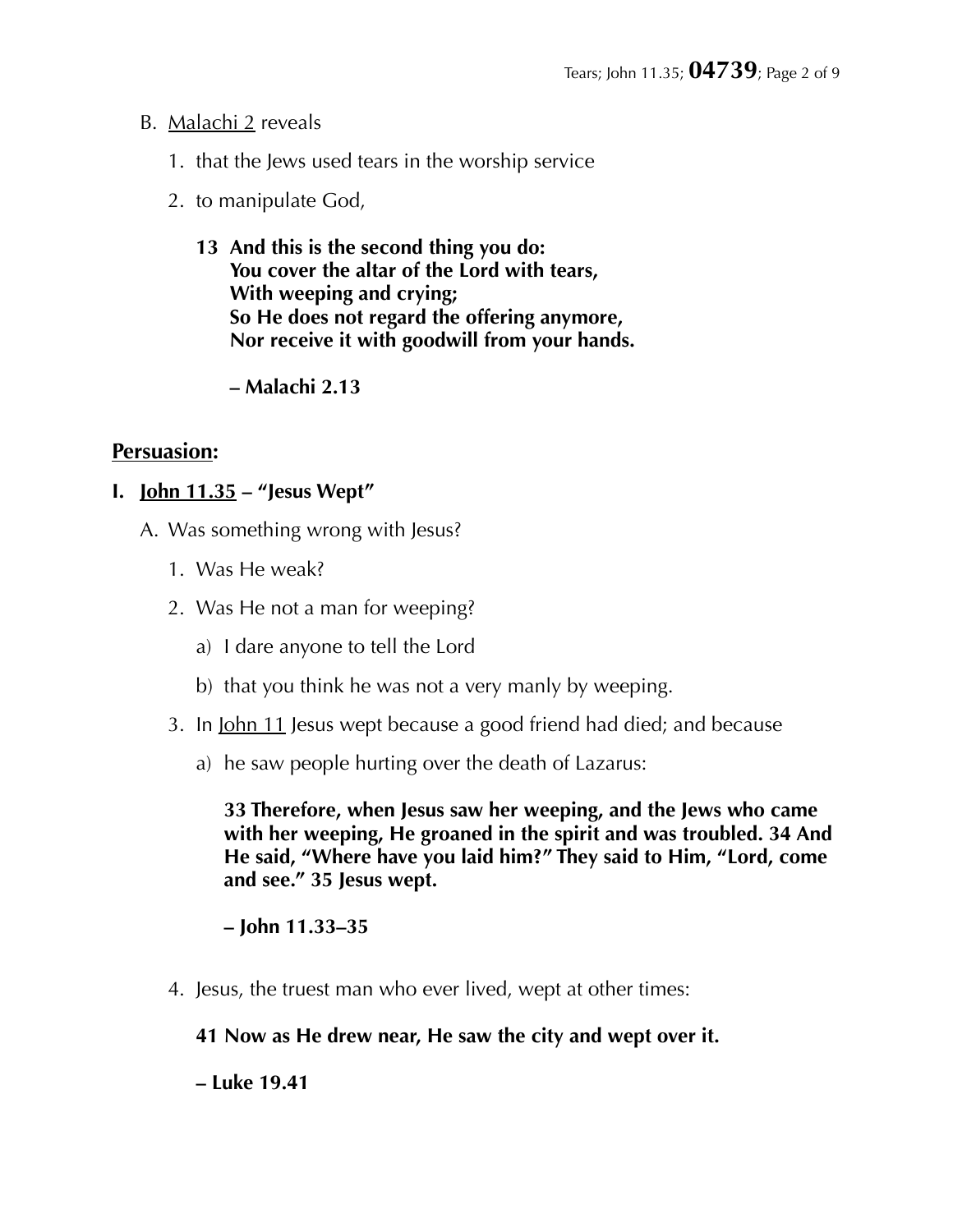**7 …who, in the days of His flesh, when He had offered up prayers and supplications, with vehement cries and tears to Him who was able to save Him from death, and was heard because of His godly fear.** 

#### **– Hebrews 5.7**

- B. True men believe in truth strongly.
	- 1. It may be their
		- a) country,
		- b) family,
		- c) the church.
	- 2. They will put their whole lives into it,
		- a) becoming emotional about it.
			- (1) They will give money, time, conversation, their lives and,
			- (2) yes, emotions into that which they believe in strongly.
		- b) In other words,
			- (1) they will lose all sense of self,
			- (2) ignoring what others think, and
			- (3) pour themselves into their belief.
	- 3. One of the most moving sights of the First Gulf War with Iraq,
		- a) came after the war, in Florida.
		- b) A large burly man had finally arrived home and
			- (1) after exiting the plane,
			- (2) a band played the national anthem.
				- (a) He stood at perfect attention and saluted the flag.
					- i) Then his chin started dimpling up and
					- ii) his bottom lip starting quivering almost uncontrollably.
		- c) Do you think General H. Norman Schwarzkopf was not a true man!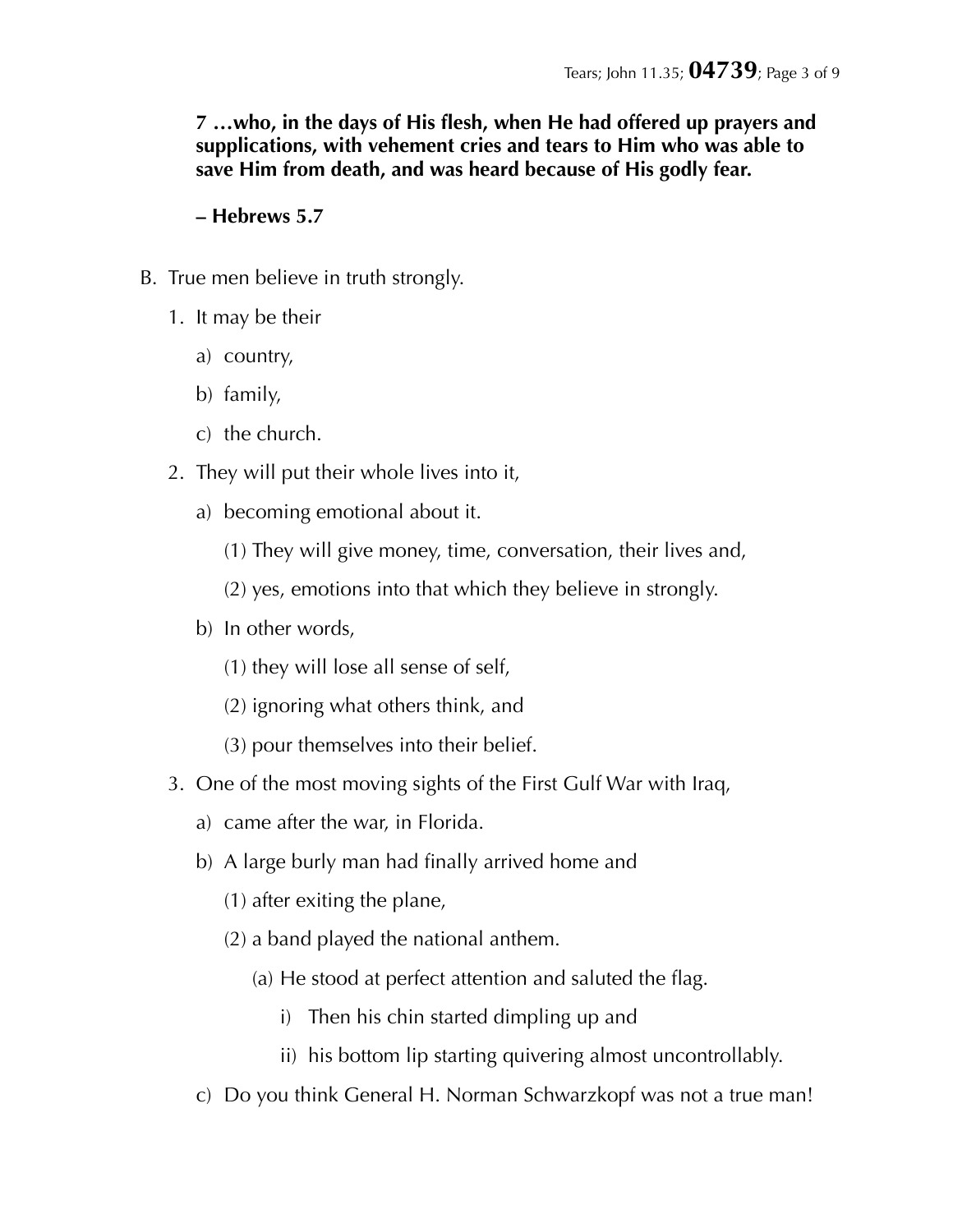- (1) Yet he had been taught differently,
- (2) as he writes in his autobiography,

**"…I had been taught at West Point that an officer should avoid any public display of feelings. For the entire first part of my career, I prided myself on being unflappable even in the most chaotic of circumstances. That guise lasted until Vietnam, where I realized that I was dealing with human lives and if one were lost, it could never be replaced. I quickly learned that there was nothing wrong with being emotional."** 

**– H. Norman Schwarzkopf,** *It Doesn't Take a Hero,* **New York, New York: Linda Grey Bantam Books, 1992, pp. ix,x** 

- (3) Thank you, Mr. Schwarzkopf , for seeing the wisdom of emotion.
- C. We call Jeremiah the weeping prophet.
	- 1. The Bible even contains a Book written by him called *Lamentations,* and
		- a) reading it makes it obvious that he was lamenting,
		- b) pouring out his tears, and
			- (1) he was not ashamed, but
			- (2) wanted the world to know and to join with him.
	- 2. The Book of Jeremiah has numerous references to his tears:
		- **1 Oh, that my head were waters, And my eyes a fountain of tears, That I might weep day and night For the slain of the daughter of my people! (Jer 9.1)**
		- **17 But if you will not hear it, My soul will weep in secret for your pride; My eyes will weep bitterly And run down with tears, Because the LORD'S flock has been taken captive. (Jer 13.17)**
		- **17 Therefore you shall say this word to them:**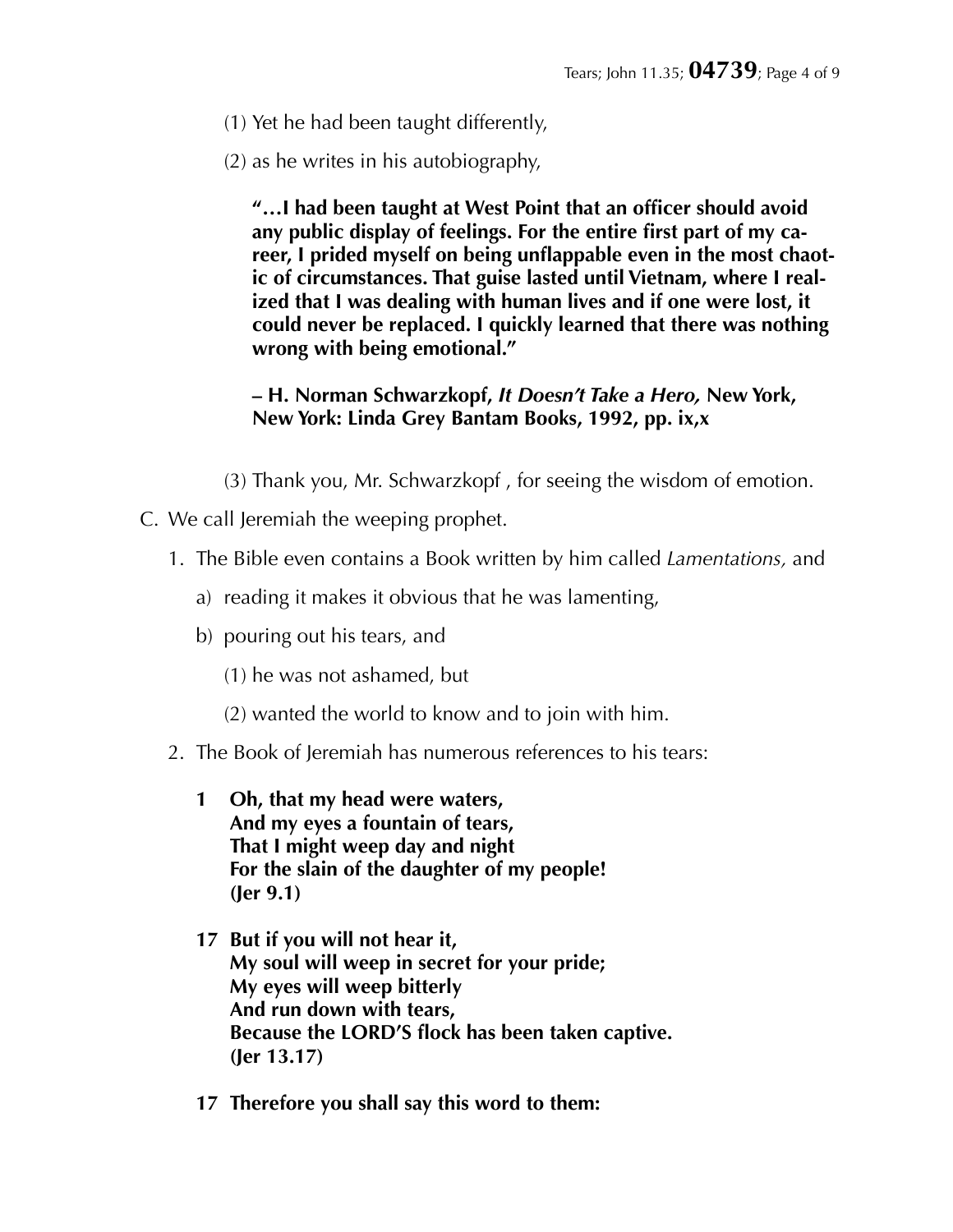**"Let my eyes flow with tears night and day, And let them not cease; For the virgin daughter of my people Has been broken with a mighty stroke, with a very severe blow" (Jer 14.17)** 

**11 My eyes fail with tears, My heart is troubled; My bile is poured on the ground Because of the destruction of the daughter of my people, Because the children and the infants Faint in the streets of the city (Lam 2.11)** 

- 3. Read the Book of Jeremiah, listen to his bold words and fearless courage.
	- a) You will not read the words of a cry baby, but
	- b) a man who loved God and his people with all his emotion.

D. Acts 20 shows that Paul can be added to the list:

**19 "…serving the Lord with all humility, with many tears and trials which happened to me by the plotting of the Jews… 31 Therefore watch, and remember that for three years I did not cease to warn everyone night and day with tears."** 

**– Acts 20.19, 31** 

- 1. Most so-called macho men would not endure the trials that Paul endured.
- 2. Second Corinthians 2 shows that he did not write without emotion,

**4 For out of much affliction and anguish of heart I wrote to you, with many tears, not that you should be grieved, but that you might know the love which I have so abundantly for you.** 

**– 2 Corinthians 2.4** 

- **II. Ecclesiastes 3.4 A Time for Tears** 
	- **4 A time to weep,**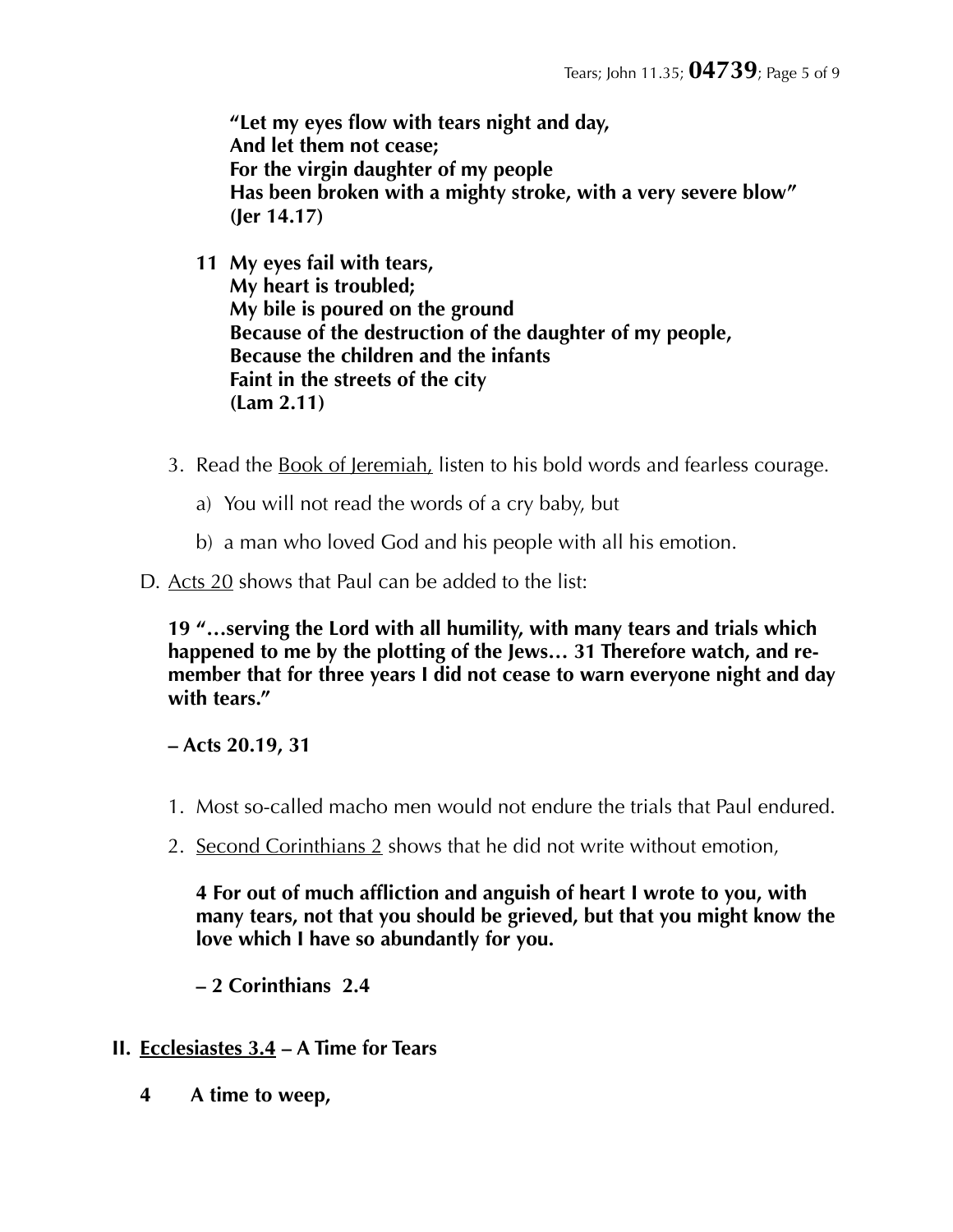#### **And a time to laugh; A time to mourn, And a time to dance…**

- A. The writer of Psalm 6
	- 1. killed a lion and a bear with his hands, and
	- 2. a giant with a sling:
		- **6 I am weary with my groaning; All night I make my bed swim; I drench my couch with my tears**

#### **– Psalm 6.6**

- (1) Here was a genuine man, David,
- (2) who was highly emotional.
	- (a) It was his emotions, though not emotions alone,
		- i) that led him to kill a lion and a bear with his own hands
		- ii) when they threatened his flocks.
- (3) He put down Goliath
	- (a) when the giant stirred David's heart
	- (b) for defying the armies of God.
- (4) From at least a worldly standpoint,
	- (a) David was a man, but
	- (b) in Psalm 6.6 he said that he swam in his tears.
- b) David was a healthy man spiritually, evident from his writings.
- c) Other places in the Psalms record his tears,
	- **12 Hear my prayer, O LORD, And give ear to my cry; Do not be silent at my tears; For I am a stranger with You,**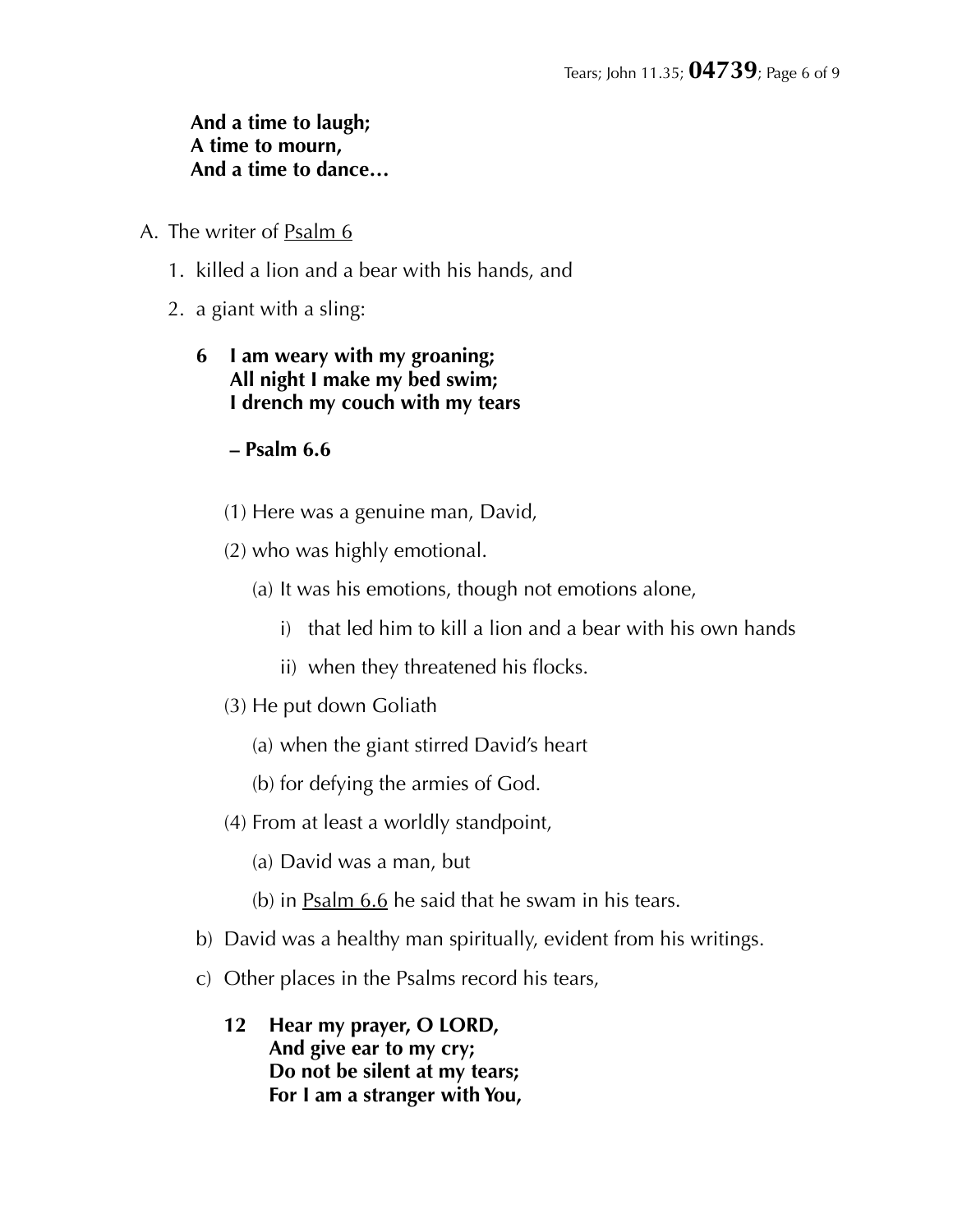**A sojourner, as all my fathers were. (Psa 39.12)** 

- **3 My tears have been my food day and night, While they continually say to me, "Where is your God?" (Psa 42.3)**
- **8 You number my wanderings; Put my tears into Your bottle; Are they not in Your book? (Psa 56.8)**
- **9 For I have eaten ashes like bread, And mingled my drink with weeping. (Psa 102.9)**
- **8 For You have delivered my soul from death, My eyes from tears, And my feet from falling. (Psa 116.8)**
- d) Do you now believe David was
	- (1) less of a man, or
	- (2) weak, or
	- (3) an embarrassment?
- e) His tears proved that he was a man, because
	- (1) he believed strongly in his heart about certain things and
	- (2) it showed up in his tears.

#### B. We should not force tears.

- 1. When we do not shed tears
- 2. that does not mean something is wrong.
- C. Some things in life are emotional,
	- 1. whether sad or happy, and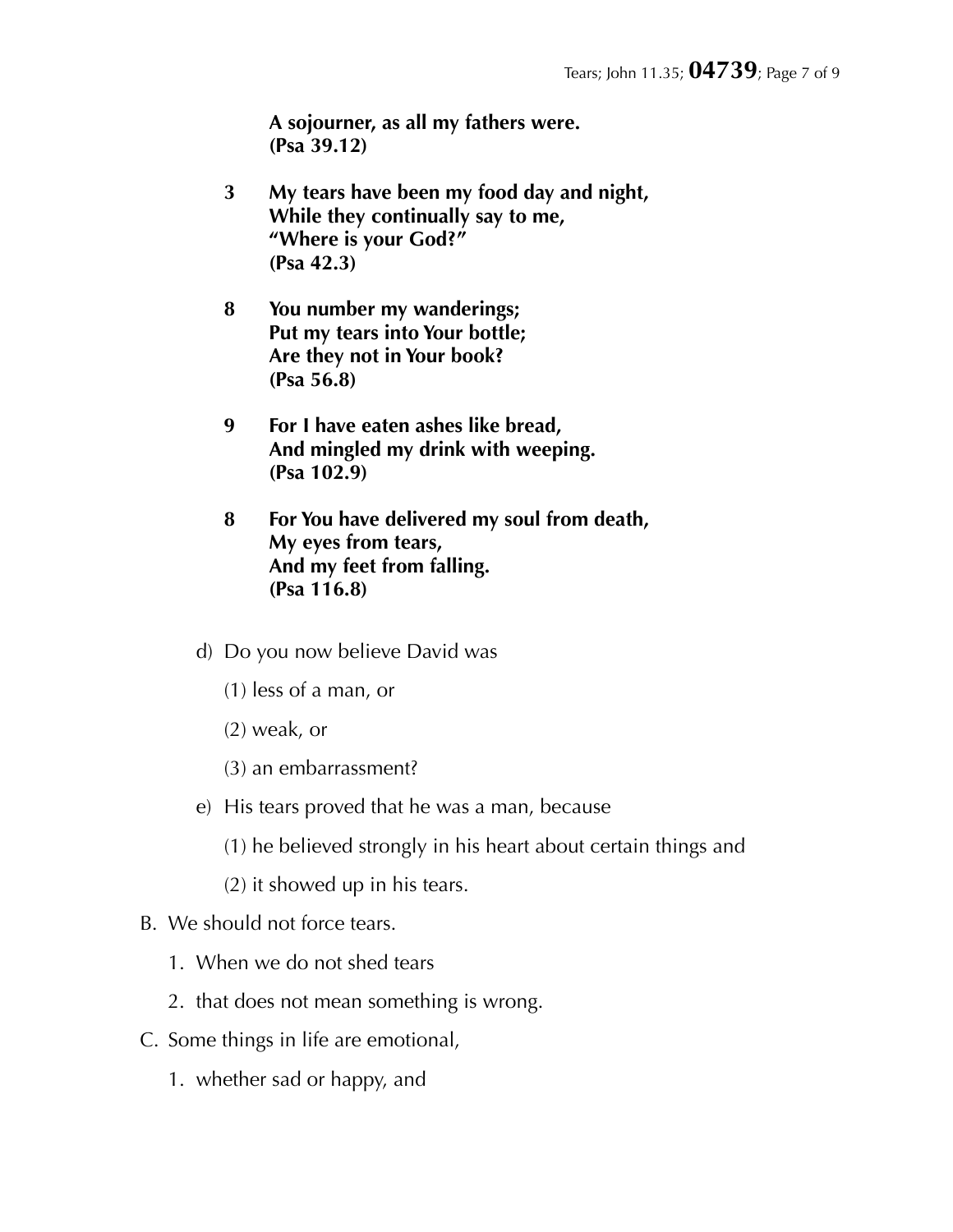- 2. God designed humans to shed tears during those times,
	- a) perhaps that others will notice,
	- b) which is the very thing that we are trying to avoid, and
		- (1) leading them to weep or rejoice with us,

## **15 Rejoice with those who rejoice, and weep with those who weep.**

#### **– Romans 12.15**

## **III.Shedding Tears Is Healthy**

- A. It shows humility.
	- 1. Our tears touch God, because
	- 2. He knows that something very strong is tugging at our hearts:

**5 "Return and tell Hezekiah the leader of My people, Thus says the LORD, the God of David your father: I have heard your prayer, I have seen your tears; surely I will heal you. On the third day you shall go up to the house of the LORD."** 

**– 2 Kings 20.5** 

- B. Ecclesiastes 7 shows that we learn valuable lessons during those times,
	- **1 A good name is better than precious ointment, And the day of death than the day of one's birth;**
	- **2 Better to go to the house of mourning Than to go to the house of feasting, For that is the end of all men; And the living will take it to heart.**
	- **3 Sorrow is better than laughter, For by a sad countenance the heart is made better.**
	- **4 The heart of the wise is in the house of mourning, But the heart of fools is in the house of mirth.** 
		- **Ecclesiastes 7.1–4**